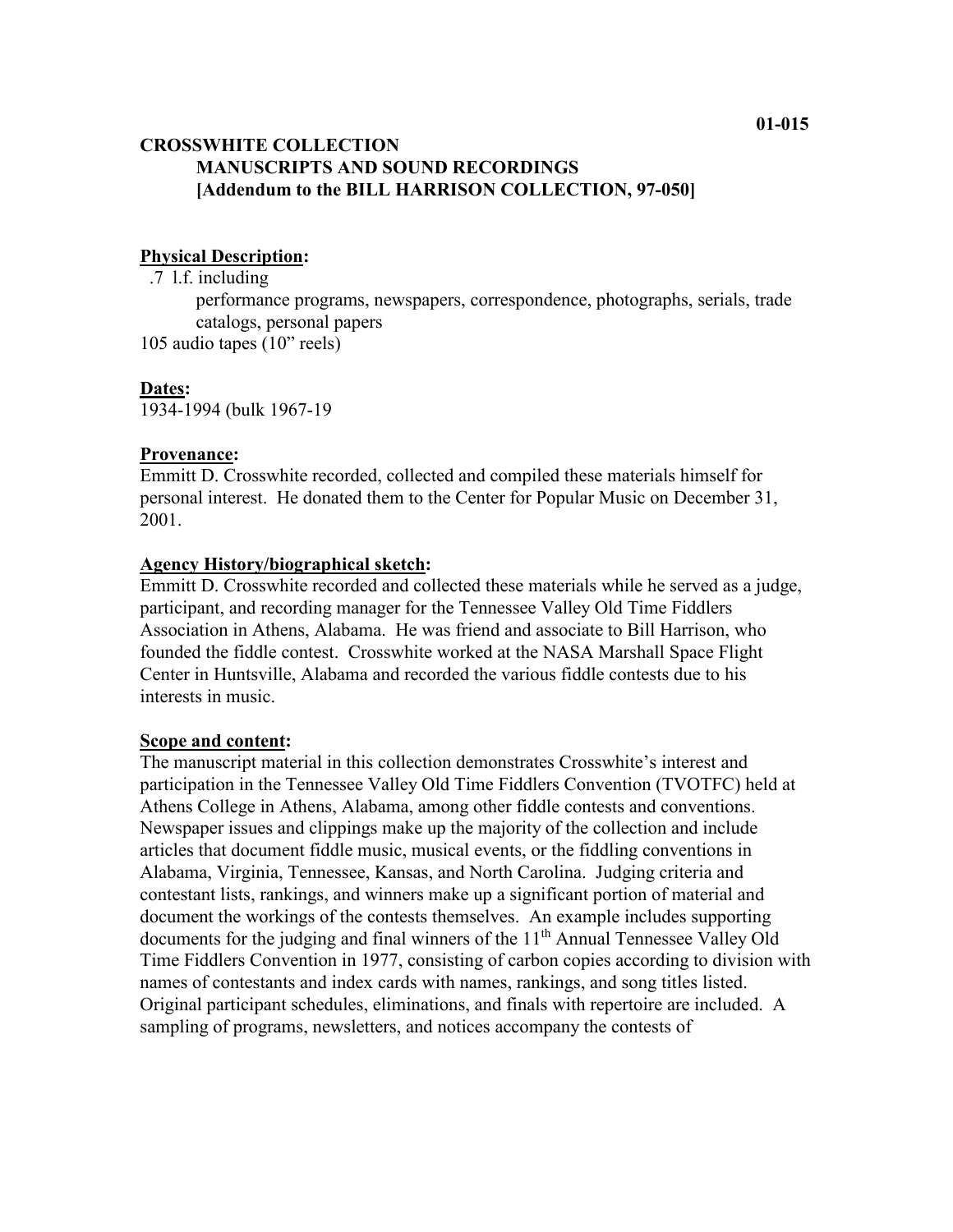#### **CROSSWHITE COLLECTION 01-015 [Addendum to the BILL HARRISON COLLECTION, 97-050] page 2**

TVOTFC and others. Correspondence is limited to criticism of the Huntsville Educational Television's production of the TVOTFC and Crosswhite's constructive criticism of the "growing pains" of the contest.

Crosswhite's sound recordings are live, on-stage recordings of the Tennessee Valley Old Time Fiddlers Conventions held at Athens College in Athens, Alabama. The reel-to-reel tapes have been preservation transferred and logged by Bruce Nemerov, the Center's Audio Specialist. The sound recordings encompass convention years 1967-1979 and 1983-1988. Audio logs are located in a separate notebook in the CPM Reading Room. They are arranged chronologically.

This collection compliments the Bill Harrison Collection, providing relevant and detailed documentation of music festivals, especially the TVOTFC.

## **Location:**

Manuscript materials, photographs, and photocopies of newspapers are located among the Manuscripts by accession number. Programs are located in the Performance Documents collection, searchable by accession number in the database. Periodicals have been dispersed and are in the secondary serials in the stacks. Sound recordings are shelved by accession number with other manuscript audio materials.

#### **Related Materials:**

This collection is an addendum to the Bill Harrison Collection accessible by accession number in the Center's database under various collection categories. The Center also maintains books, periodicals, manuscripts, performance documents, and sound recordings relating to fiddle music and festivals.

#### **Folder/box list:**

#### **MANUSCRIPTS**

|  | Box# Folder# | <b>Description</b>                                        |
|--|--------------|-----------------------------------------------------------|
|  |              | Tennessee Valley Old Time Fiddlers Convention [TVOTFC]    |
|  |              | Finalists lists, 10 <sup>th</sup> Annual, n.d.            |
|  |              | TVOTFC—Judges list, n.d.                                  |
|  |              | TVOTFC—Membership list, n.d.                              |
|  | 2            | TVOTFC—Contestant lists, n.d.                             |
|  | 3            | TVOTFC—Contestant lists, n.d.                             |
|  | 4            | Correspondence—c. 1976 and 26 April, 1984                 |
|  | 5            | National Folk Festival Association newsletter, Sept. 1972 |
|  |              | TVOTFC—Program flyers, newsletters, 1983-1985;            |
|  |              | Judging rules and regulations, n.d., badges, notices      |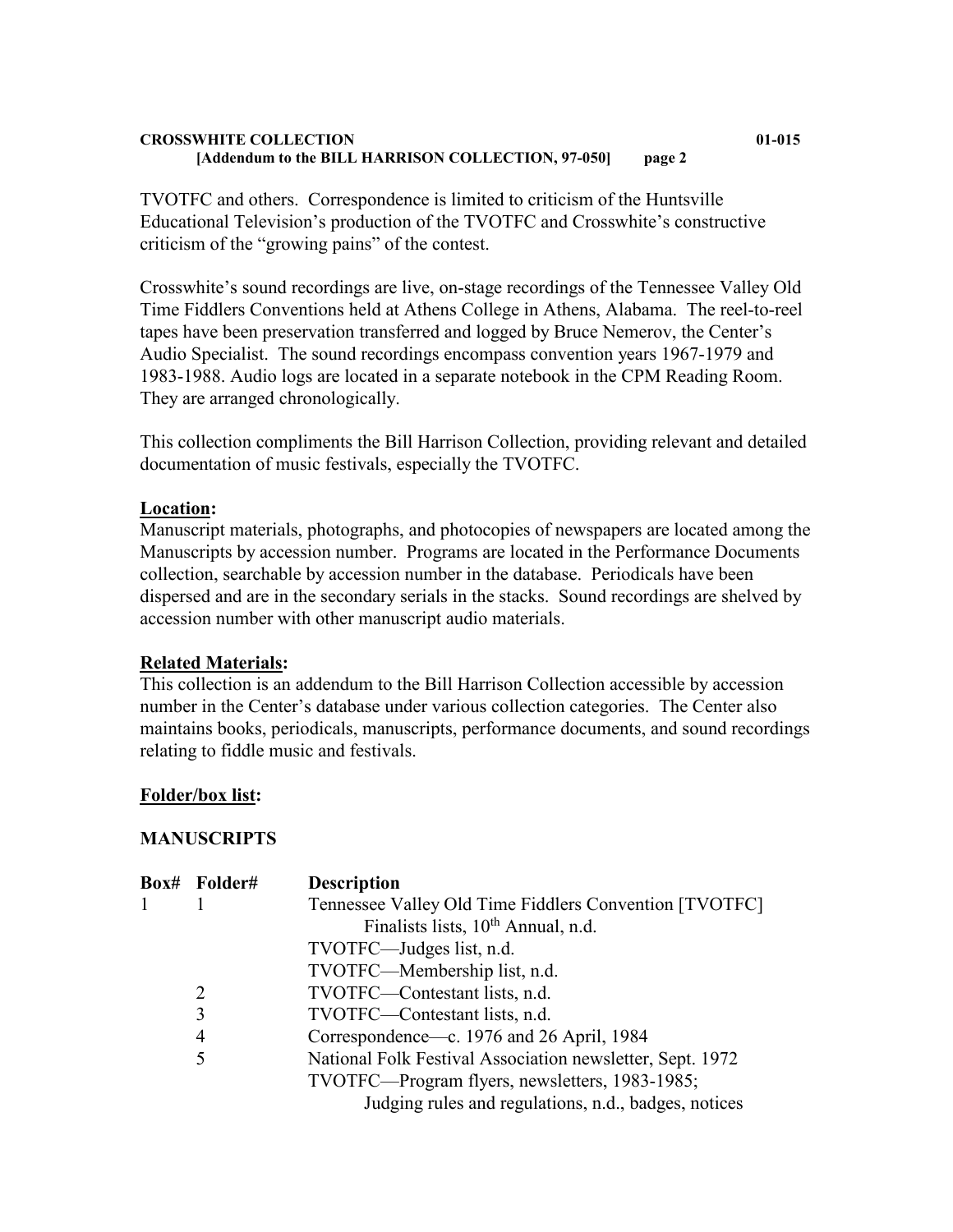#### **CROSSWHITE COLLECTION 01-015** [Addendum to the BILL HARRISON COLLECTION, 97-050]

|              | <b>Box#</b> Folder# | <b>Description</b>                                                      |
|--------------|---------------------|-------------------------------------------------------------------------|
| $\mathbf{1}$ |                     | Photographs, n.d. [2 black and white $8'' \times 10''$ photographs from |
|              |                     | the TVOTFC of "Bob Dickey and Band (Wildwood Band?)                     |
|              |                     | from near Memphis, TN." 1 photograph MAN-PR-00015.                      |
|              | 7                   | TVOTFC—Judging documents, n.d., contest winners, 1977                   |

# **Newspapers**

| <b>Description</b> |
|--------------------|
|                    |

*Article Photocopies*

| $\overline{2}$ |                | Alabama Courier, November 4, 1967                                |
|----------------|----------------|------------------------------------------------------------------|
|                | 2              | Birmingham Post-Herald, September 12, 1969                       |
|                | 3              | The Carroll News, August 17, 1994                                |
|                | $\overline{4}$ | Florence Times-Tri-Cities Daily, April 25, 1976-October 7, 1984  |
|                | 5              | Galax Gazette, August 15, 1972-August 18, 1994                   |
|                | 6              | Huntsville News, September 15, 1972-October 1, 1977              |
|                | 7              | Huntsville Times, October 6, 1968-February 23, 1976              |
|                | 8              | Miscellaneous, no date, no title [with exception of September 9, |
|                |                | 1934, no title]                                                  |
|                | 9              | Nashville Tennessean, October 19, 1969                           |
|                | 10             | Redstone Rocket, October 2, 1968                                 |
|                | 11             | Roanoke Times & World-News, August 20, 1972-August 12, 1993      |
|                | 12             | Smithville Review, July 12, 1973                                 |
|                | 13             | Tennessee Valley 48 News Channel Press, December 1994            |
|                | 14             | Walnut Valley Occasional, August 1976                            |
|                | 15             | Winston-Salem Journal, August 12-13, 1972                        |
|                |                |                                                                  |

# *Supplements*

| 16 | Limestone County newspaper supplements, September 30, 1977-<br>October 2, 1982 |
|----|--------------------------------------------------------------------------------|
| 17 | Limestone County, October 8, 1983 - October 4, 1986                            |
| 18 | A Comin' and A Goin', August 1984                                              |
| 19 | Participant Schedules, 1967-1988                                               |

# *Addendum: CPM Miscellaneous Photographs – 02-017*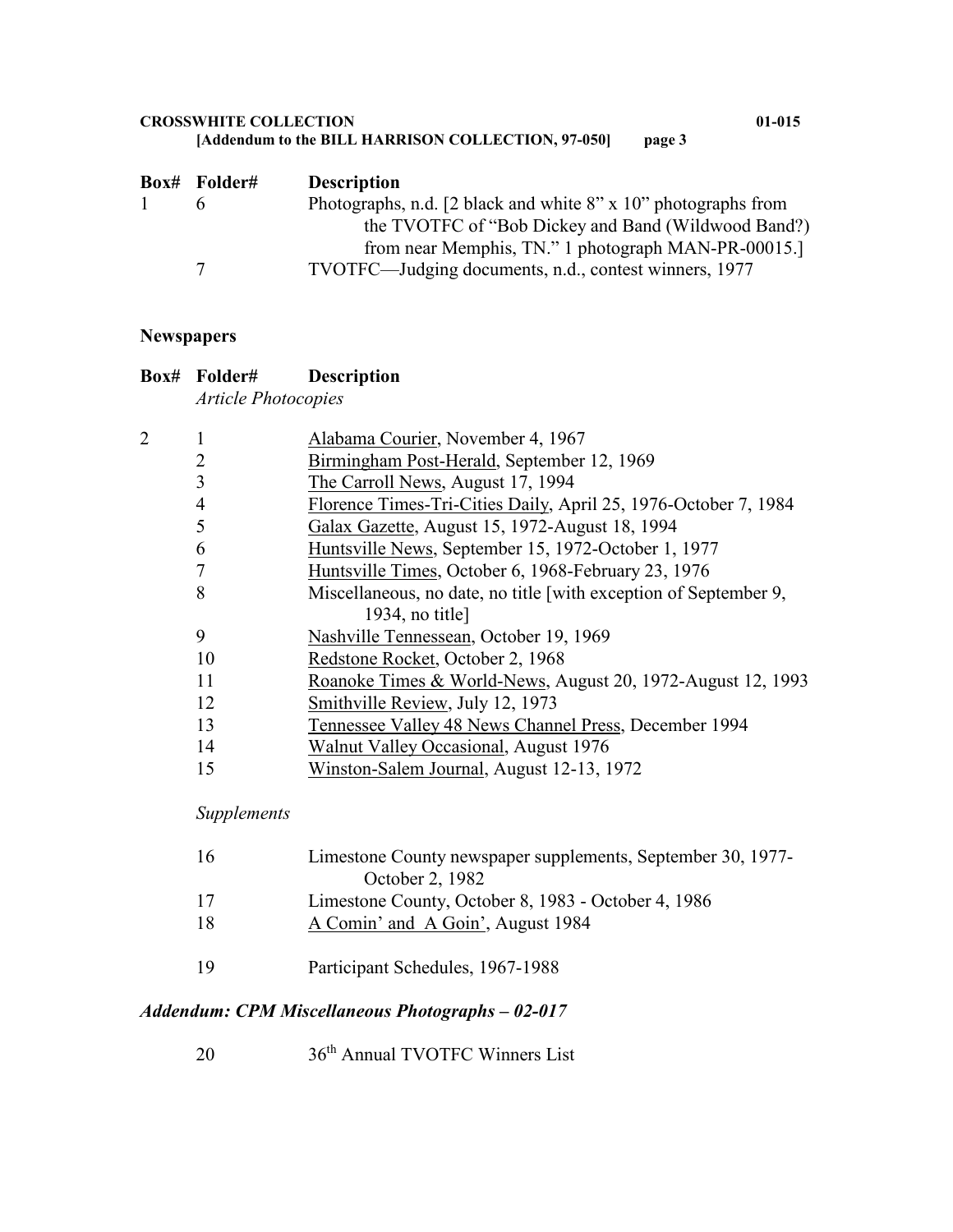#### **Programs and Playbills**

[The following have been placed in the Performance Collection] Program, 3rd Annual Tennessee Valley Old Time Fiddlers Convention, October 4, 1969, Athens College, Alabama Program, Buck's Pocket Fiddler's Convention, November 4, 1972, Macedonia, Alabama Program, 50th Annual Old Fiddlers' Convention, August 7, 8, 9, 10, 1985, Galax, Virginia Program, 51<sup>st</sup> Annual Old Fiddlers' Convention, August 6, 7, 8, 9, 1986, Galax, Virginia Program, 56<sup>th</sup> Annual Old Fiddlers' Convention, August 7, 8, 9, 10, 1991, Galax, VA Souvenir Program from The Gazette, August 8, 1990, 55<sup>th</sup> Annual Old Fiddlers' Convention, Galax, VA Souvenir Program from The Gazette, August 5, 1992, 57<sup>th</sup> Annual Old Fiddlers' Convention, Galax, VA Souvenir Program from The Gazette, August 10-11, 1994, 59<sup>th</sup> Annual Old Fiddlers' Convention, Galax, VA

#### **Trade Catalogs**

[The following were placed in Trade Catalogs] Disc Collector, September 1973 April-may 1974 Jan-Feb-Mar 1974 Mugwumps, May 1972

# **Vertical File**

[The following was placed in Vertical File] Texas Old Time Fiddlers Association By-Laws 1973

#### **Serials**

[The following was placed in Secondary Serials]

The American Fiddlers News of the American Old Time Fiddlers Association including The Nebraska Fiddlers News, Fall 1972, January 1973, June 1973.

LPC revised 1/2005